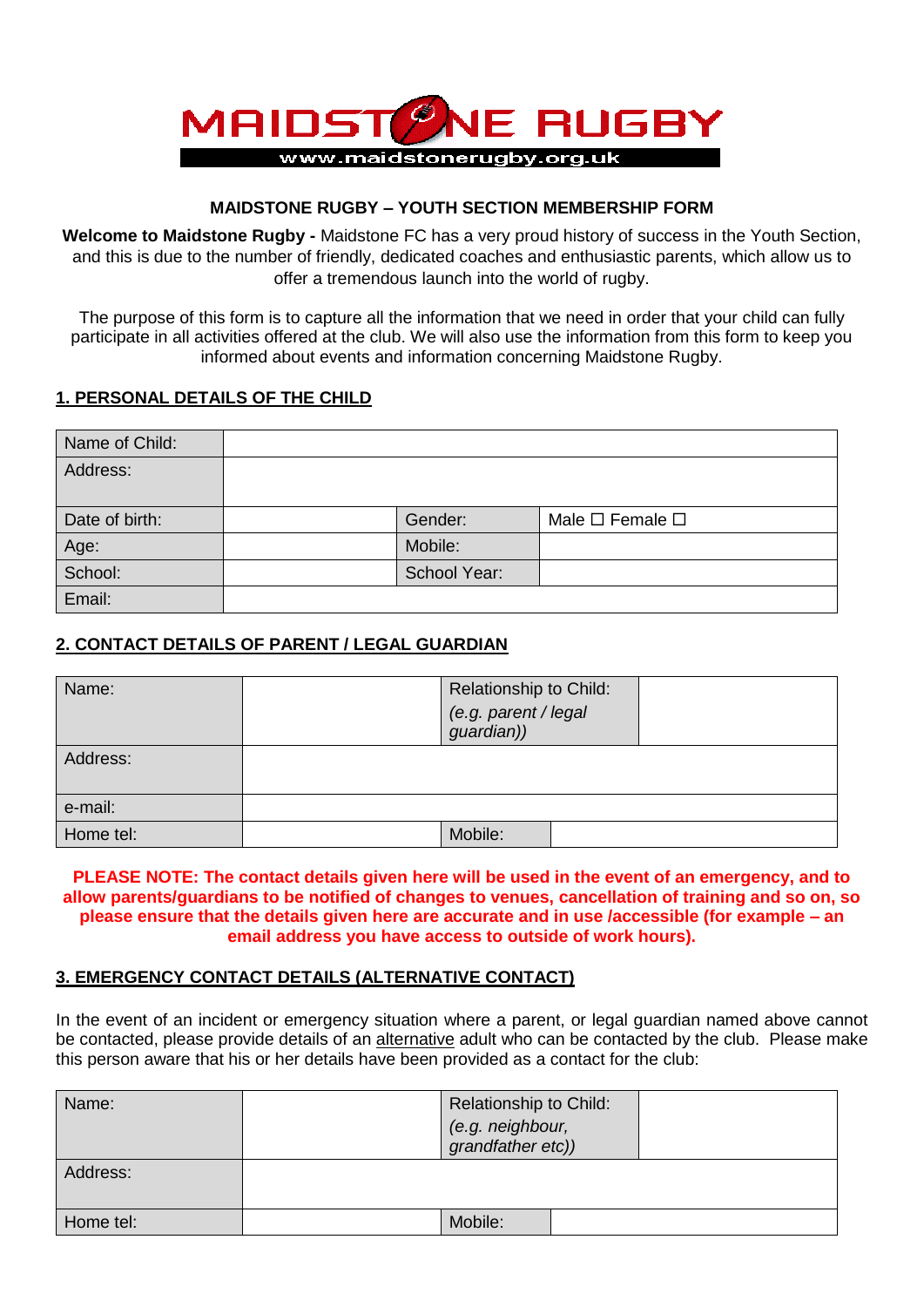### **4. INFORMATION ABOUT ANY IMPAIRMENT**

Please provide information about any impairment your child may have so that we can determine what reasonable adjustments may be required to support your child's full participation in club activities.

| Do you consider yourself to have a impairment?        |                                                          | Yes<br><b>No</b>                                             |
|-------------------------------------------------------|----------------------------------------------------------|--------------------------------------------------------------|
| If yes, what is the nature of your impairment?        |                                                          |                                                              |
| $\Box$ Visual impairment<br>$\Box$ Hearing impairment | $\Box$ Learning difficulty<br>$\Box$ Physical impairment | $\Box$ Multiple impairments<br>$\Box$ Other(please specify): |
|                                                       |                                                          |                                                              |

#### **If you have ticked yes in any box above please provide us with any additional information that will assist us to ensure your child is fully supported whilst at the club.**

#### **5. MEDICAL INFORMATION AND CONSENT**

| Name of         | Doctor/Surgery Telephone |  |
|-----------------|--------------------------|--|
| Doctor/Surgery: | no.:                     |  |
|                 |                          |  |

Please detail below any important medical info that our managers should be aware of (e.g. epilepsy, asthma, etc.)

………………………………………………………………………………………………….………………………

If your child is currently taking medication, please list the name(s) of the medication here:

……………………………………………………………………………………………………………………….

I give my consent that in an emergency situation the club may act in my place, (*in loco parentis*), if П the need arises for the administration of emergency first aid and / or other medical treatment which in the opinion of a qualified medical practitioner may be necessary. I also understand that in such an occurrence all reasonable steps will be taken to contact me as the relevant parent / legal guardian, or the alternative adult I have named in section 3 of this form. I confirm that to the best of my knowledge, my child / the child in my care does not suffer from any  $\Box$ 

#### **6. PHOTOGRAPHY AND PUBLICATION OF IMAGES CONSENT**

medical condition other than those detailed above.

 $\Box$ I give my consent to the photography and publication of images of the child named in section 1 of this form, and under the RFU's Child Protection and Best Practice Guidelines confirm that I am legally entitled to give this consent.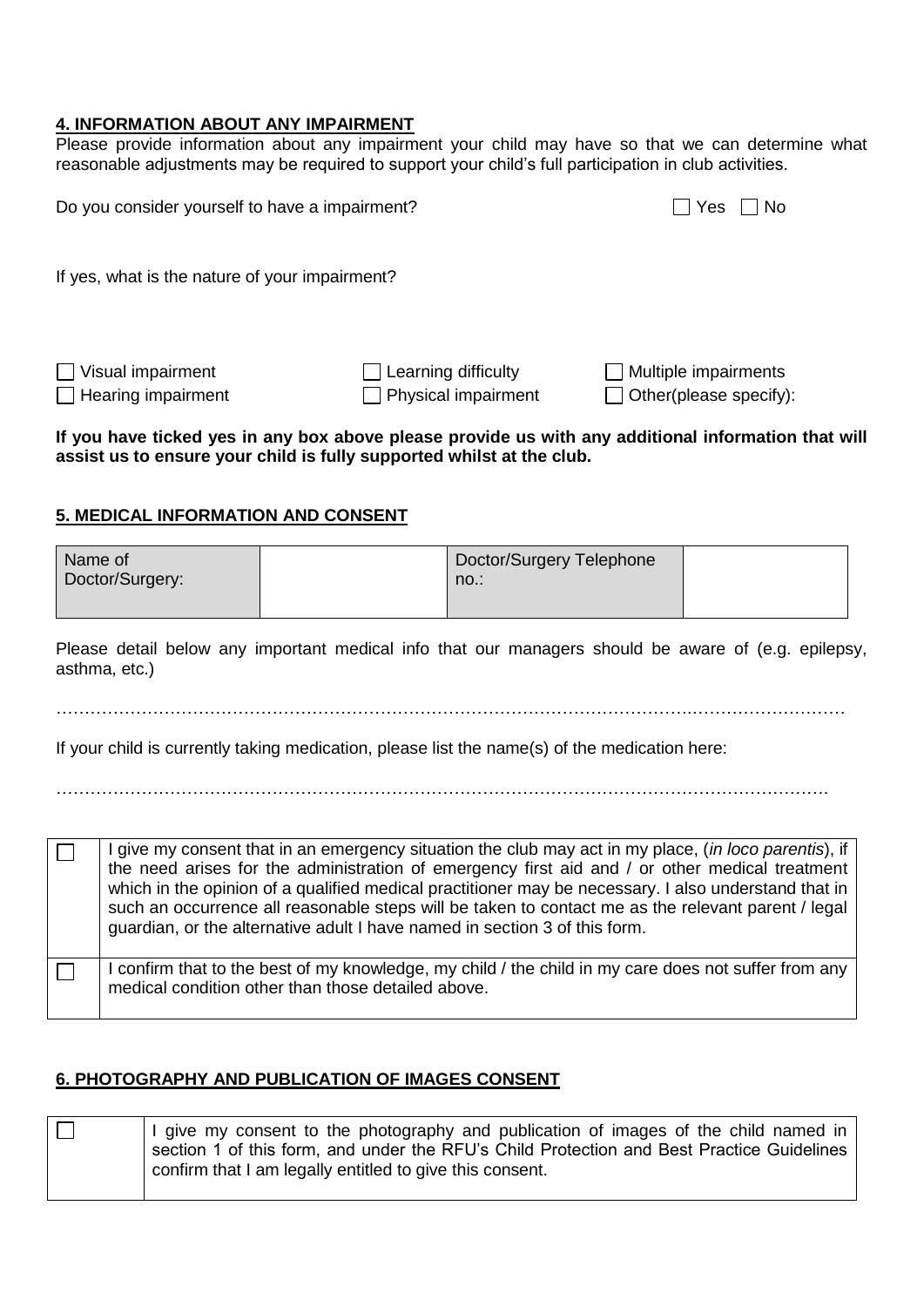# **7. ADDITIONAL INFORMATION – SUPPORTING MAIDSTONE RUGBY**

| Do you have a trade or skill or knowledge which you would be willing to share with the<br>Club in order to assist in various projects (please give details)? |
|--------------------------------------------------------------------------------------------------------------------------------------------------------------|
|                                                                                                                                                              |

| Are you able to offer accommodation to players new to the area, either short term or<br>l long term (please give details)? |
|----------------------------------------------------------------------------------------------------------------------------|
|                                                                                                                            |

## **8. MEMBERSHIP ARRANGMENTS**

- Please indicate in the boxes below how membership subscription has been paid for this current season. DDR is the preferred payment option for the club, please discuss any alternative method of payment with your age groups Lead.
- When a DDR mandate has been set up, please indicate if this is paid annually or Bi annually and the amount of DDR including **reference number** quoted on the DDR mandate form or bank statement.

| DDR option set up:                                                                                                                                           |
|--------------------------------------------------------------------------------------------------------------------------------------------------------------|
| Bi Annual DDR - (50% October/November - 50% 3 months later) Amount £<br>Annual DDR - Amount £<br>• IMPORTANT – DDR reference number (taken from mandate) REF |

#### **\*\*2018/2019 season -**

\*Youth U18 - U13 £90 \*Junior U6 - U12 £70 \*Joint Youth / Junior – U18-U6 (2 children & each additional child is £45) - £135

- The club operates a "No pay, No play" policy for members. New players, after an initial 4 week trial period, are expected to commit to the membership rates above. Existing players are expected to commit to the membership rates above within 4 weeks of the new season commencing. Failure to do this could result in players being unable to play until membership is paid.
- Anyone on a Low income can discuss this in the first instance with the head coach for the age group, they will then refer to the Youth Chairs for review and a final decision.
- Anyone joining the club September too December (inclusive) will pay full membership fee, anyone joining January to April will pay 50% membership fee.
- Separate to the above specified membership fee each age group may collect subs which is to be paid to the age group lead. You will be informed of this by the age group lead each season.

## **9. DATA PROTECTION**

 The Club will use the information provided on this Membership Form (together with other information it obtains about the player) to administer his/her rugby activity at the Club and in any